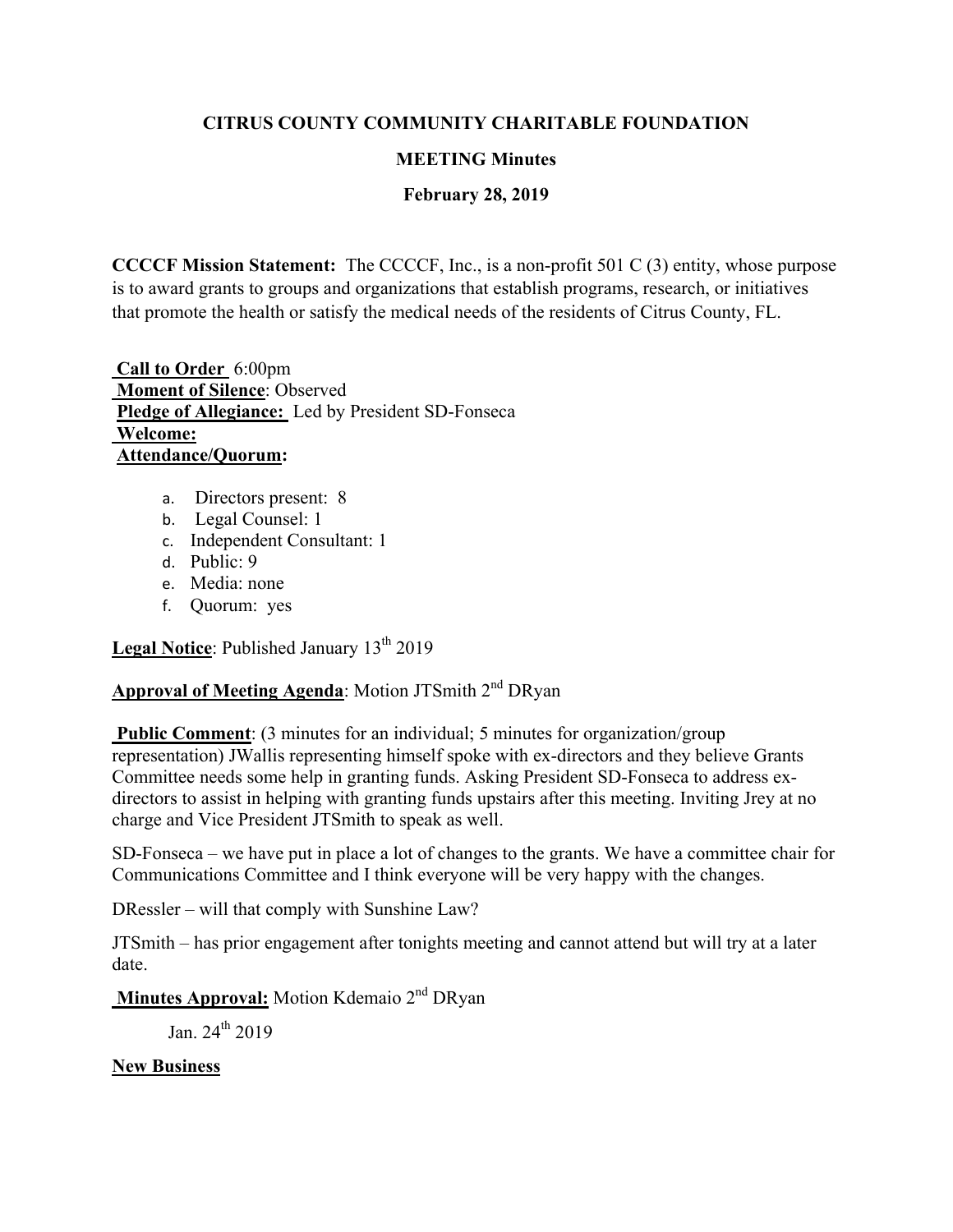- a. Oath & distribution of certificates to past board members PFitzpatrick sworn in. Certificates distributed to past board members:
	- Debbie Ressler
	- Sondra Moylan
	- Dr. Vernon Lawter
	- Dr. Oliver Savilla
	- Dr. Jeff Wallis
	- Jeff Kinnard
	- Ken Hinkle
	- Mike Gudis
	- John Grace
	- Dr. P Desai
	- Comm. Scott Carnahan
- b. Discussion on Compliancy Audit 4CF request for documents attachment lists who needs to provide what to the clerk of court for the audit.

**Treasurer's Report:** No Report – Bank resolution must be signed with new officers prior to new officers obtaining information.

- a. Invoices:
- b. Financial Report:
- c. Other:

DRessler Motion to have onloine access only status for \$25 or less 2<sup>nd</sup> PFitzpatrick all in favor

JTSmith left the meeting but we still have a quorum.

#### **Unfinished Old Business**:

a. Term Limits and Appointments Compensation/Personnel Committee Chair appointed PFitzpatrick and he agreed.

> Bylaws states – hospital board appointee rotates and our Bylaws do not reflect the rotation. Clear calculation of term of HB or could remove term limit for the HB.

> DRessler – HB did not meet in February. Their next meeting they will vote on bylaws.

AMohammadbhoy arrived at 6:36pm

b. Staff RFP – ERubio reported - committee met Feb.  $7<sup>th</sup>$  discussions were what are pitfalls. There are many. RFP had zero results. Tabith Wells stated at some point that her organizaiton can provide these services.

SD-Fonseca – RFP was very lengthy.

ERubio – It was the pleasure of the board to have a contracted worker. ERubio announced he resigned as chair of the ad hoc committee.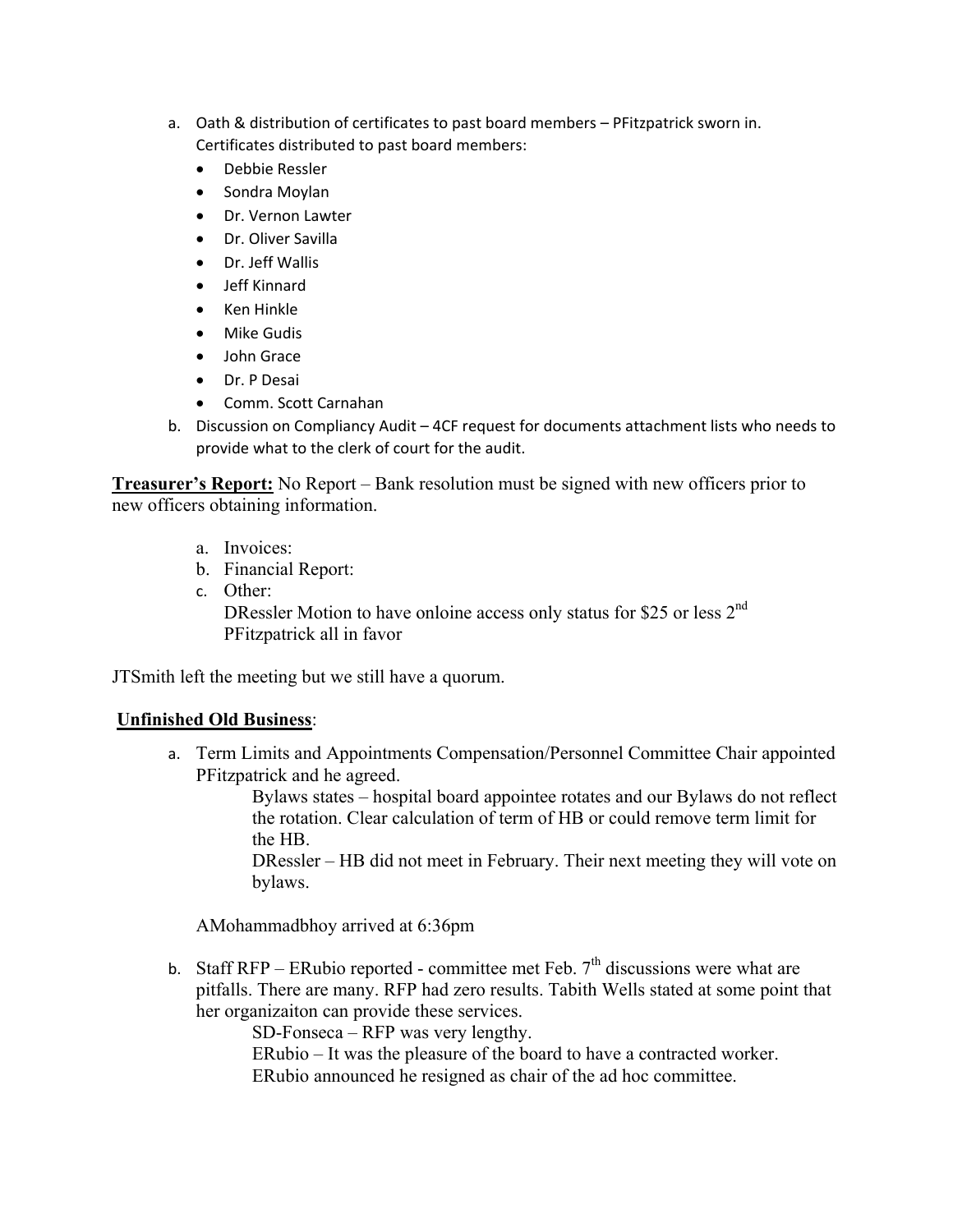SD-Fonseca – target RFP to PT position – but I think we need another committee to do this. PFitzpatrick owned his own business he can assist us in this process.

PFitzpatrick agreed to take on this responsibility. Secretary will forward all RFP docs to PFitzpatrick and minutes from ad hoc committee meetings.

#### **Standing Committee Reports:**

- a. Investment Committee: (attachment) Report as of Dec.  $31<sup>st</sup>$  presented by Brad Hess
- b. Grant Committee:  $6<sup>th</sup>$  Grant Cycle amendment
	- a. Review grant documents Motion to approve changes to the grant documents moved DRyan 2<sup>nd</sup> Amohammadbhoy all in favor

# **Ad Hoc Committee Reports:**

**a.** Communication Committee: David Ryan reported – reviewed we design did not find any issues other than ADA compliance.

# **Legal Update**:

- **a.** Report from Jennifer C. Rey, Esq.
	- i. Banking Resolution

Ethics opinion by Department of Health will be sent to board members & Clerk. There is no conflict. Mr. Rubio does not have to recuse himself when the DOH request grant because there is not punitive gain for Mr. Rubio.

Certificate of Proof of Ethics training may be emailed to attorney and HB rotating members must complete training.

Group Picture

#### **Public Comment: (guidelines as listed above)**

Sondra Moylan – I have a problem with Presidents of the Foundation board being the chair of the Grants Committee. This is a conflict.

Ken Hinkle – Admin RFP lists JWallis and KHinkle and that should be removed. RFP is very complicated Foundation Board should look into Tabitha Wells again for Administrative Services.

Welcome new members you are here for the betterment of this community.

There should be access to actual grant application. Maybe suggest ask a previous grantor.

Erubio – Recommend they request a copy of the grant application we are a public committee.